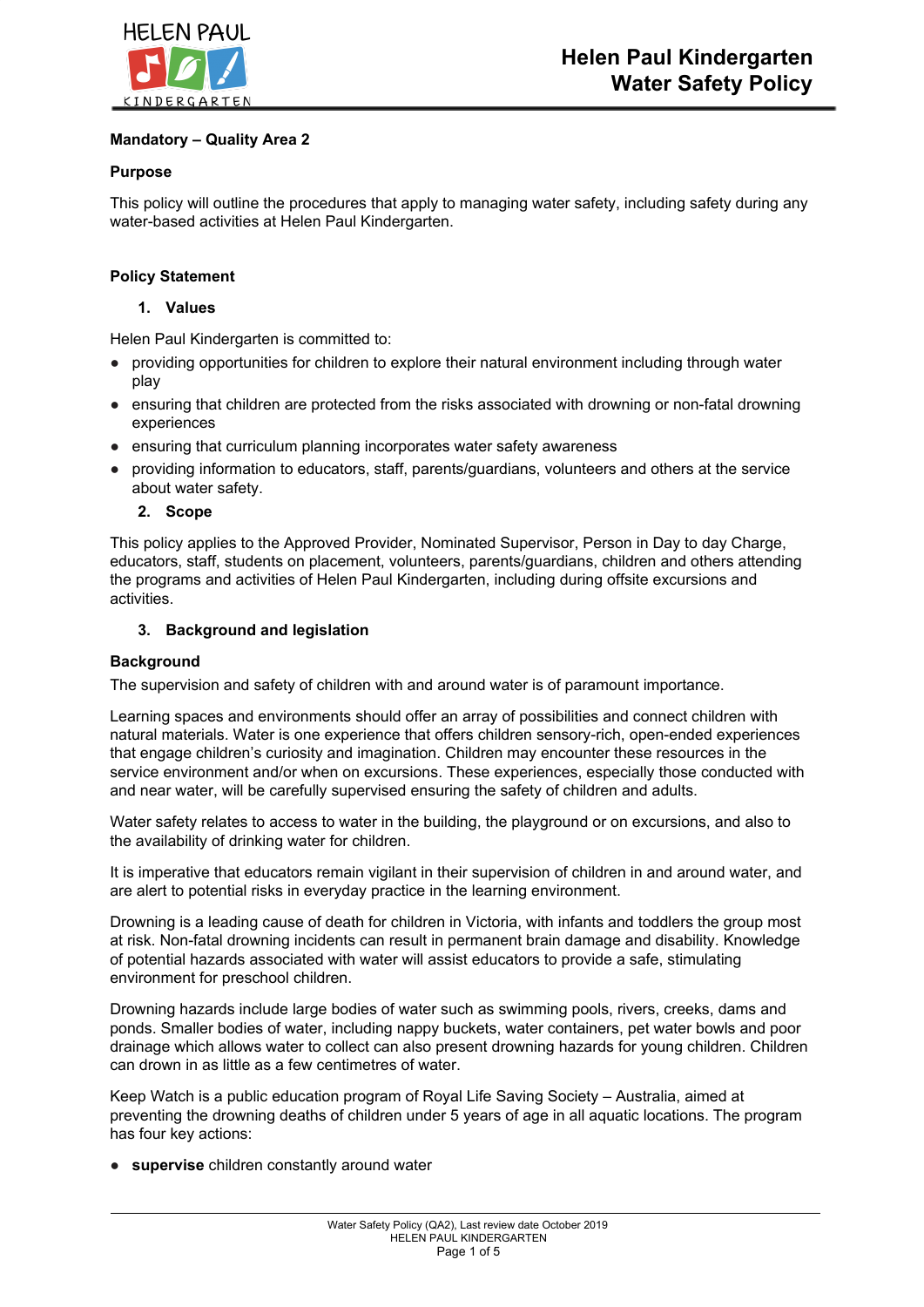

- **restrict access** to water hazards by using child-proof barriers and fences
- provide **water awareness** training to children
- **Resuscitation** saves lives ensure that staff have completed current first aid training.

### **Legislation and standards**

Relevant legislation and standards include but are not limited to:

- *Child Wellbeing and Safety Act 2005* (Vic) (Part 2: Principles for Children)
- *Education and Care Services National Law Act 2010*: Section 167
- *Education and Care Services National Regulations 2011*: Regulations 101(2), 168(2)(a)(iii)
- *National Quality Standard*, Quality Area 2: Children's Health and Safety
	- − Standard 2.2: Safety
		- − Element 2.2.1. At all times, reasonable precautions and adequate supervision ensure children are protected from harm and hazards.

The most current amendments to listed legislation can be found at:

- Victorian Legislation Victorian Law Today: http://www.legislation.vic.gov.au/
- Commonwealth Legislation ComLaw: http://www.comlaw.gov.au/

#### **4. Definitions**

The terms defined in this section relate specifically to this policy. For commonly used terms e.g. Approved Provider, Nominated Supervisor, Regulatory Authority etc. refer to the *General Definitions* section of the Policy Folder.

**Adequate supervision:** (In relation to this policy) **supervision** entails all children (individuals and groups) in all areas of the service, being in sight and/or hearing of an educator at all times including during toileting, sleep, rest and transition routines. Services are required to comply with the legislative requirements for educator-to-child ratios at all times. Supervision contributes to protecting children from hazards that may emerge in play, including hazards created by the equipment used.

Adequate Supervision refers to constant, active and diligent supervision of every child at the service. Adequate supervision requires that educators are always in a position to observe each child, respond to individual needs, and immediately intervene if necessary. Variables affecting supervision levels include:

- number, age and abilities of children
- number and positioning of educators
- current activity of each child
- areas in which the children are engaged in an activity (visibility and accessibility)
- developmental profile of each child and of the group of children
- experience, knowledge and skill of each educator
- need for educators to move between areas (effective communication strategies).

**Approved first aid qualification:** A list of approved first aid qualifications, anaphylaxis management and emergency asthma management training is published on the ACECQA website: www.acecqa.gov.au

**Hazard:** A source or situation with a potential for harm in terms of human injury or ill health, damage to property, damage to the environment or a combination of these.

**Notifiable incident:** An incident involving workplace health and safety that is required by law to be reported to WorkSafe Victoria. Notification is required for incidents that result in death or serious injury/illness, or dangerous occurrences. For a complete list of incidents that must be reported to WorkSafe Victoria, refer to the *Guide to Incident Notification* on the WorkSafe Victoria website: www.worksafe.vic.gov.au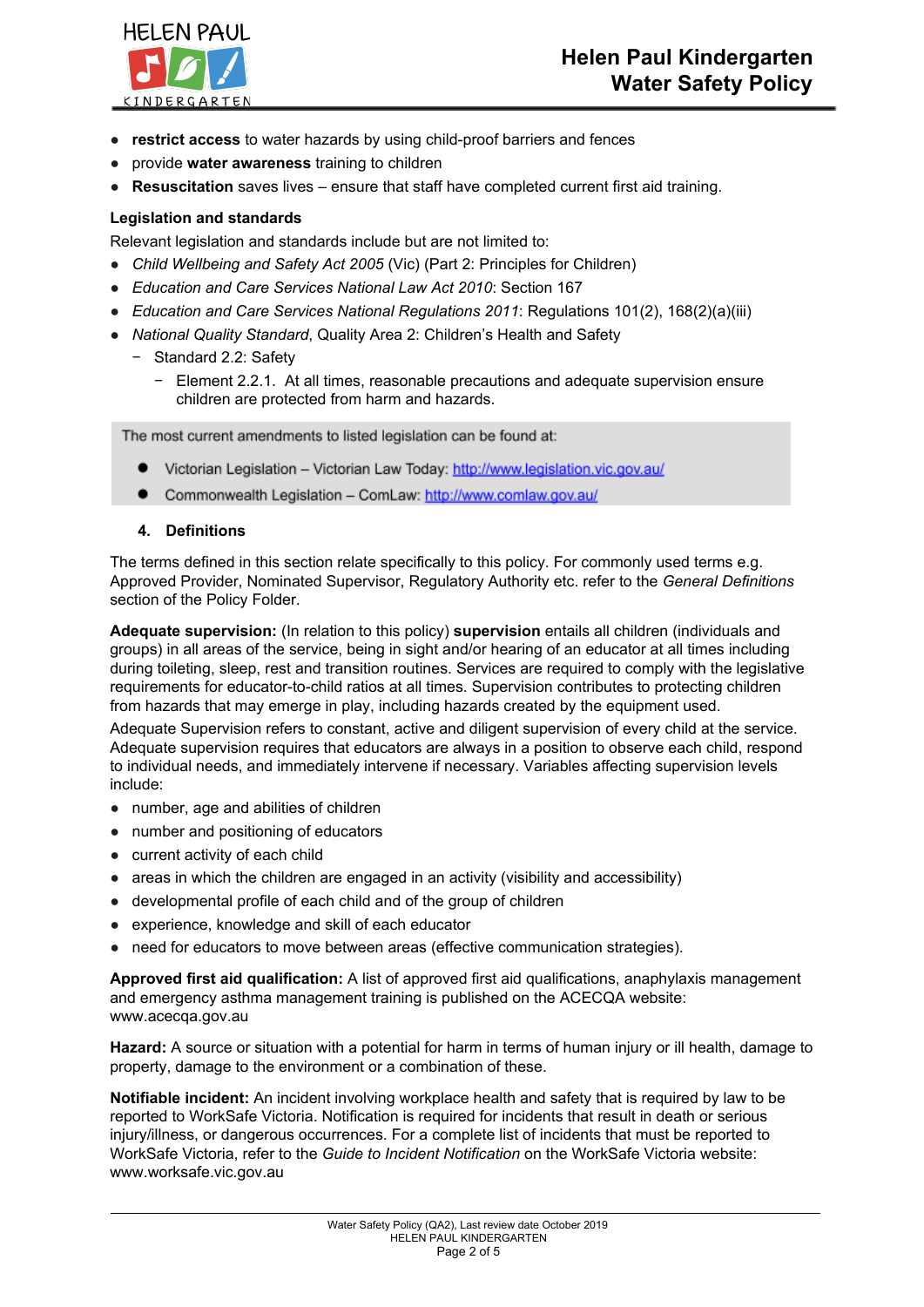

**Serious incident:** An incident resulting in the death of a child, or an injury, trauma or illness for which the attention of a registered medical practitioner, emergency services or hospital is sought or should have been sought. This also includes an incident in which a child appears to be missing, cannot be accounted for, is removed from the service in contravention of the regulations or is mistakenly locked in/out of the service premises (Regulation 12). A serious incident should be documented in an *Incident, Injury, Trauma and Illness Record* (sample form available on the ACECQA website) as soon as possible and within 24 hours of the incident. The Regulatory Authority (DEECD) must be notified within 24 hours of a serious incident occurring at the service (Regulation 176(2) (a)). Records are required to be retained for the periods specified in Regulation 183.

**Water hazard:** (in relation to this policy) can lead to drowning or non-fatal drowning incidences. Drowning hazards include large bodies of water such as swimming pools, rivers, creeks, dams and ponds. Smaller bodies of water, including nappy buckets, water containers, pet water bowls and poor drainage which allow water to collect can also present drowning hazards for young children.

## **5. Sources and related policies**

### **Sources**

- Royal Life Saving Society Australia: [www.royallifesaving.com.au](http://www.royallifesaving.com.au/)
- Water Safety Victoria Water Safety Guide: *Play it Safe by the Water*: [www.watersafety.vic.gov.au](http://www.watersafety.vic.gov.au/)
- Kidsafe Water Safety Fact Sheet: [www.kidsafevic.com.au](http://www.kidsafevic.com.au/)

## **Service policies**

- *● Administration of First Aid Policy*
- *● Emergency and Evacuation Policy*
- *● Excursions and Service Events Policy*
- *● Nutrition and Active Play Policy*
- *● Incident, Injury, Trauma and Illness Policy*
- *● Occupational Health and Safety Policy*
- *● Supervision of Children Policy*

### **Procedures**

### **The Approved Provider is responsible for:**

- ensuring that children are adequately supervised (refer to *Definitions*) at all times when near water hazards (refer to *Definitions*)
- ensuring that educator-to-child ratios are maintained at all times (*Education and Care Services National Law Act 2010*: Sections 169(1)&(3), *Education and Care Services National Regulations 2011*: Regulations 123, 355, 357, 360)
- conducting a risk assessment in relation to any water hazards on or near the premises that may be accessible to children
- ensuring permission is obtained from parents/guardians for an excursion to a location where there is a water hazard (refer to *Excursions and Service Events Policy*)
- ensuring that water hazards and risks associated with water-based activities are considered in a risk assessment prior to conducting excursions and other offsite events (Regulation 101)
- ensuring increased levels of supervision for an excursion to a location where there is a water hazard (refer to *Supervision of Children Policy*)
- conducting a regular safety check of the service premises (refer to *Occupational Health and Safety Policy*), including the rock pool area, and water play area adjacent to the water tank are maintained appropriately
- ensuring any water hazards that are not able to be adequately supervised at all times are isolated from children by a child-resistant barrier or fence (particularly large bodies of water including swimming pools, rivers, ponds etc.)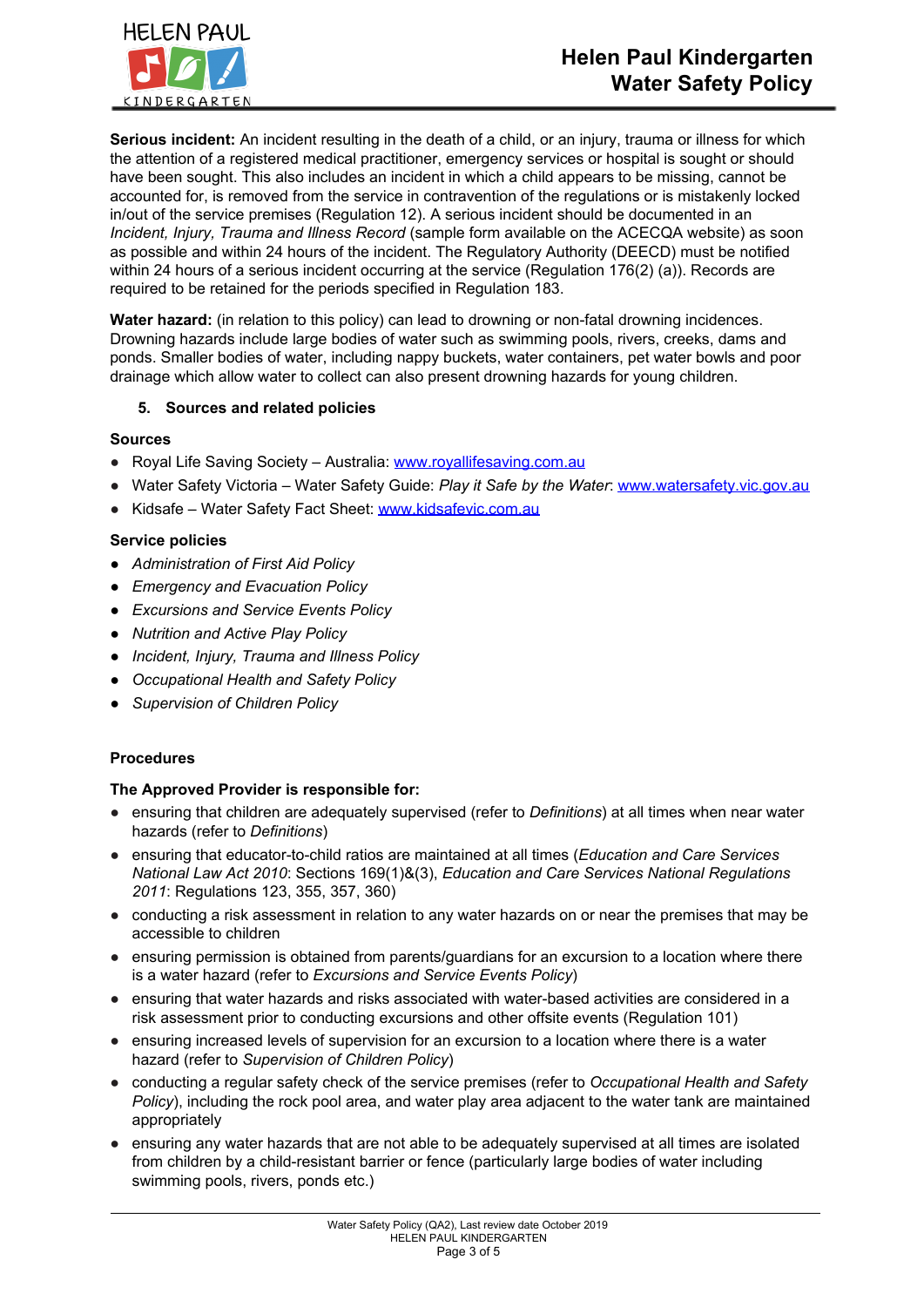# **Helen Paul Kindergarten Water Safety Policy**



- ensuring that an educator with a current approved first aid qualification (refer to *Definitions*) is in attendance and immediately available at all times children are being educated and cared for by the service (Regulation 136)
- ensuring that details of current approved first aid qualifications (refer to *Definitions*) are filed with each staff member's record
- reporting serious incidents (refer to *Definitions*) to DET
- reporting notifiable incidents (refer to *Definitions*) to WorkSafe Victoria
- ensuring that water safety awareness is embedded in the curriculum
- providing current information to parents about water safety.

## **The Nominated Supervisor is responsible for:**

- assisting the Approved Provider to implement the *Water Safety Policy*
- ensuring parents/guardians are informed of the *Water Safety Policy* on enrolment
- ensuring permission is obtained from parents/guardians for an excursion to a location where there is a water hazard (refer to *Excursions and Service Events Policy*)
- ensuring information on water safety (refer to *Sources*) is incorporated into the educational program
- ensuring that children are adequately supervised (refer to *Definitions*) and protected from hazards and harm at all times
- ensuring that water hazards and risks associated with water-based activities are considered in a risk assessment prior to conducting excursions and other offsite events (Regulations 100, 101)
- ensuring permission is obtained from parents/guardians for an excursion to a location where there is a water hazard (refer to *Excursions and Service Events Policy*)
- ensuring increased levels of supervision for an excursion to a location where there is a water hazard (refer to *Supervision of Children Policy*)
- ensuring that an educator with a current approved first aid qualification (refer to *Definitions*) is in attendance and immediately available at all times children are being educated and cared for by the service
- ensuring that all educators' current approved first aid qualifications meet the requirements of the National Regulations and are approved by ACECQA (refer to *Administration of First Aid Policy*)
- informing the Approved Provider immediately if any serious or notifiable incidents (refer to *Definitions*) occur at the service.

## **Educators and other Staff are responsible for:**

- providing adequate supervision (refer to *Definitions*) at all times
- undertaking a risk assessment prior to an excursion to a location where there is a significant water hazard (refer to *Excursions and Service Events Policy*)
- adjusting supervision strategies to suit the activities being undertaken (refer to *Supervision of Children Policy*), e.g. especially in water play area near water tank, and rock pool area)
- obtaining parental permission for an excursion to a location where there is a water hazard (refer to *Excursions and Service Events Policy*)
- maintaining a current approved first aid qualification (refer to *Definitions*)
- ensuring gates and other barriers restricting access to water hazards are closed at all times and that fences are kept clear at all times
- ensuring that containers of water (including nappy buckets and cleaning buckets) are emptied immediately after use
- ensuring wading/paddling pools, water play containers and portable water courses are emptied immediately after each use and stored in a manner that prevents the collection of water when not in use